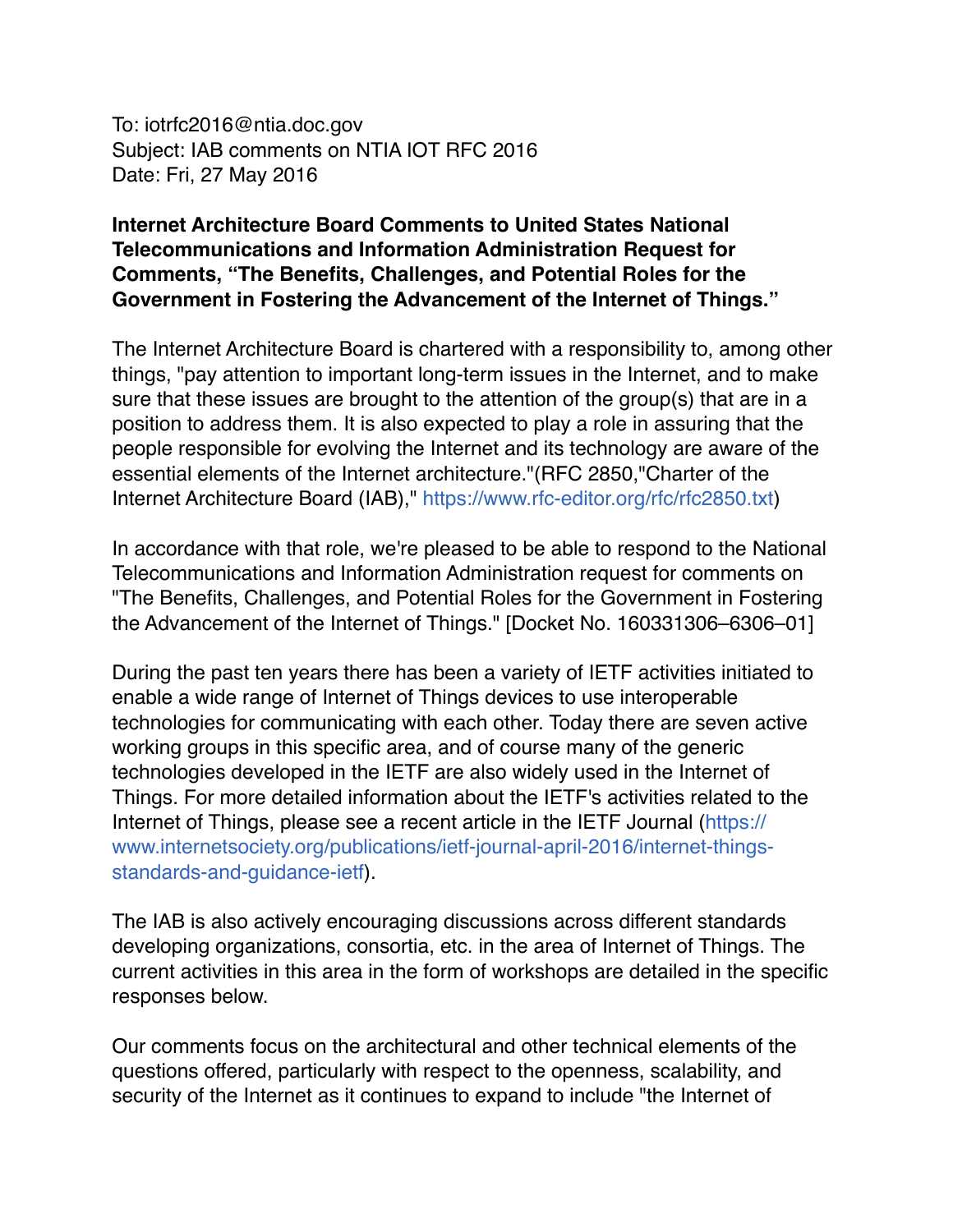Things." It's our view that the questions raised can't be considered separately from the principles and considerations that have informed the Internet architecture to this point. The IAB would like to respond to the following questions posed in the NTIA request for comments:

**Question 4:** Are there ways to divide or classify the IoT landscape to improve the precision with which public policy issues are discussed? If so, what are they, and what are the benefits or limitations of using such classifications? Examples of possible classifications of IoT could include: Consumer vs. industrial; public vs. private; device-to-device vs. human interfacing.

**Response:** The IAB would like to draw the NTIA's attention to a recent document the IAB published entitled "Architectural Considerations in Smart Object Networking" [\(https://www.rfc-editor.org/info/rfc7452\)](https://www.rfc-editor.org/info/rfc7452). Section 2 of that document includes a classification of four communication patterns common in IoT today, namely Device-to-Device, Device-to-Cloud, Device-to-Gateway, and Back-End Data Sharing. It also includes a discussion of a number of architectural issues that should be considered and hence the IAB believes such a classification, among others, should be used to improve the precision of technical and policy discussions.

**Question 6:** What technological issues may hinder the development of IoT, if any? a. Examples of possible technical issues could include: i. Interoperability ii. Insufficient/contradictory/proprietary standards/platforms iii. Spectrum availability and potential congestion/interference iv. Availability of network infrastructure v. Other b. What can the government do, if anything to help mitigate these technical issues? Where may government/private sector partnership be beneficial?

**Response:** A number of technological issues that hinder the deployment of IoT are covered in Sections 3 through 5 of the aforementioned IAB document (RFC 7452). A significant problem that the IAB observed was the proliferation of competing standards for data models of various categories of IoT devices being done by many different organizations. Subsequently, the IAB organized a crossorganization workshop on IoT Semantic Interoperability (IOTSI) in March 2016 which included representatives of over 15 relevant IoT alliances and standards organizations, including NIST. A workshop report is in progress and will be published in the near future, but position papers from the various organizations [can be found on the workshop website at https://www.iab.org/activities/](https://www.iab.org/activities/workshops/iotsi/) workshops/iotsi/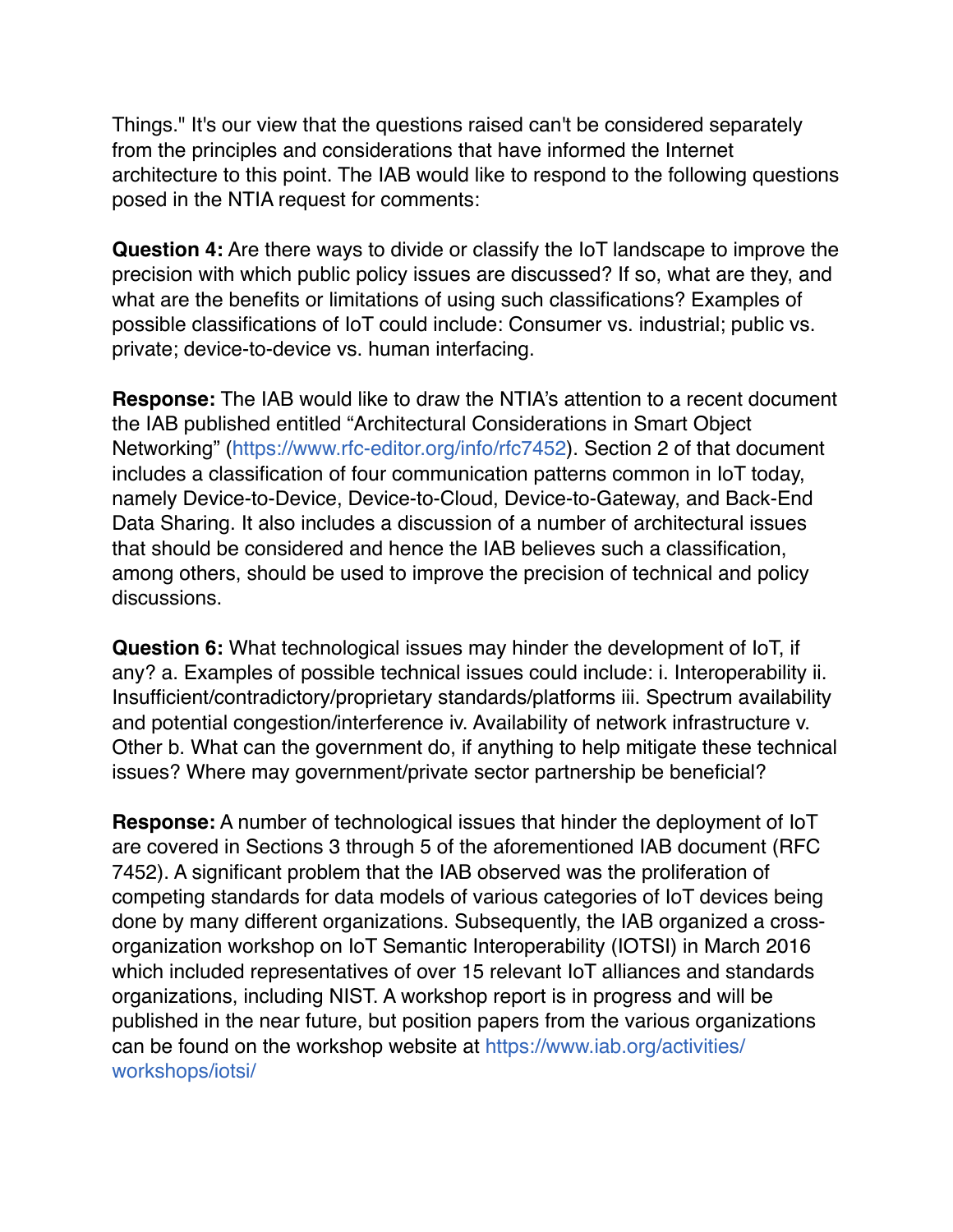**Question 8:** How will IoT place demands on existing infrastructure architectures, business models, or stability?

**Response:** RFC 7452 Section 3 recommends using existing protocols where possible, including the Internet Protocol (IP). The number of IoT devices is expected to be greater than the number of addresses available in IPv4. Only IPv6 will scale to the size expected for Internet communication. The proliferation of multiple alternative protocols at every layer limits the interoperability between devices using competing standards.

**Question 16:** How should the government address or respond to cybersecurity concerns about IoT? a. What are the cybersecurity concerns raised specifically by IoT? How are they different from other cybersecurity concerns? b. How do these concerns change based on the categorization of IoT applications (e.g., based on categories for Question 4, or consumer vs. industrial)?

**Response:** Section 6 (Security Considerations) of RFC 7452 discusses a number of cybersecurity concerns that are unique to, or at least exacerbated by, IoT, and includes several IAB recommendations on this topic.

One of the key problems in many IoT environments is the inability to patch security issues in IoT devices. The IAB is organizing a workshop in June 2016 on IoT Software Update and will prepare a report afterwards. More information on [this upcoming workshop can be found at https://www.iab.org/activities/](https://www.iab.org/activities/workshops/iotsu/) workshops/iotsu/

With respect to how the government should address IoT security concerns, the IAB would like to reiterate its "Statement on the Trade in Security [Technologies" \(https://www.iab.org/documents/correspondence-reports](https://www.iab.org/documents/correspondence-reports-documents/2015-2/iab-statement-on-the-trade-in-security-technologies/)documents/2015-2/iab-statement-on-the-trade-in-security-technologies/); specifically the IAB recommends that restrictions on the international trade of security technologies be avoided. The IAB also would like to reaffirm the principle stated in its comments to the FCC (https://www.iab.org/documents/ [correspondence-reports-documents/2015-2/iab-comments-on-fcc-15-92/](https://www.iab.org/documents/correspondence-reports-documents/2015-2/iab-comments-on-fcc-15-92/)) that software security features must be broad enough to permit device firmware updates by parties other than the manufacturer itself.

**Question 17:** How should the government address or respond to privacy concerns about IoT? a. What are the privacy concerns raised specifically by IoT? How are they different from other privacy concerns? b. Do these concerns